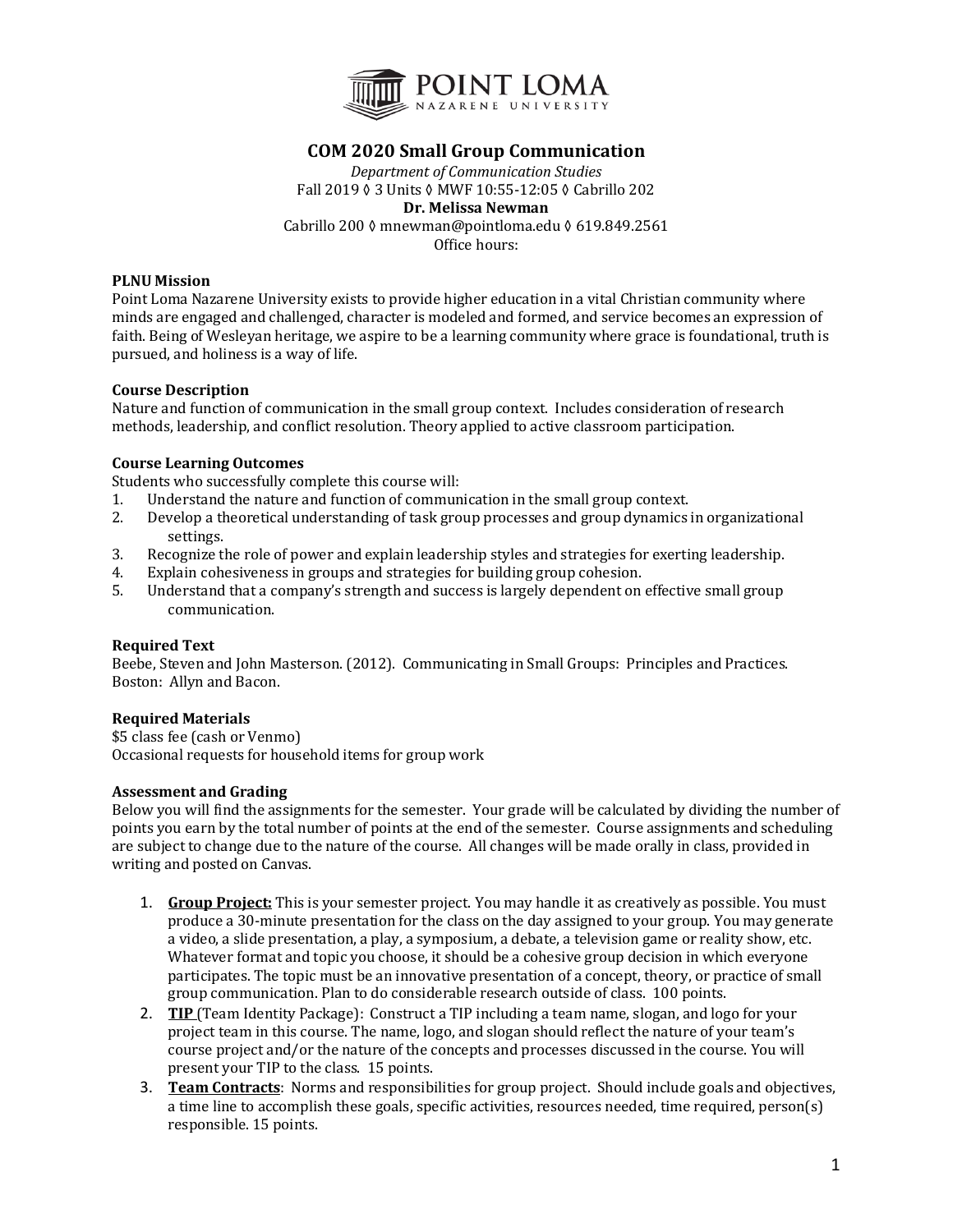- 4. Group-Directed Conferences: During the semester, you must meet with me in my office and/or classroom during assigned conference times to discuss your Group Project. This is mandatory and will be part of your project grade.
- 5. **Event Team Project**: Students will prepare and attend a small group event in November. Details and responsibilities will be handed out in in class. 50 points possible.
- 6. **Quizzes:** Periodic reading quizzes on text and lecture material. Points vary.
- 7. **Exams:** Four exams which are a combination of multiple choice, true/false, and essay questions. They will cover Chapters  $1-3$ ;  $4-6$ ;  $7-9$ ;  $10-12$ . Points vary.
- 8. **Article Reviews:** Students will complete thought papers based on articles handed out in class. Papers should include a brief summary of the article, an opinion of the concept, and personal connections. All papers for this class should be 3-4 typed pages, double-spaced, 12-point Times New Roman Font with one-inch margins. 25 points each.
- 9. **Team Progress Report Journals**: Written and oral periodic progress reporting analysis of your group experience including goal reflection, meeting agendas and problem solving. Points vary.
- 10. Participation: This course is participatory in nature. Students who fail to participate in a timely and regular manner risk losing points from their final grade. This is at the professor's discretion.

## **Grade Scale**

 $A = 90-92\%$ ;  $A = 93-97\%$ ;  $A = 98-100\%$ ; Excellent *(Phenomenal work that far exceeds the minimum requirements of the assignment; excellent logic, structure, and organization; virtually no grammar and punctuation errors;* engaged in class lecture and discussion; Comprehensive excellence is needed for a superlative grade in this course.)

 $B = 80-82\%$ ;  $B = 83-87\%$ ;  $B = 88-89\%$ : Above average *(Excellent work that exceeds the minimum* requirements of the assignment; no major problems with logic, structure, and organization; very few grammar *and punctuation errors.)*

 $C - 70 - 72\%$ ;  $C = 73 - 77\%$ ;  $C + 78 - 79\%$ : Average (*Good work that meets the minimum requirements of the* assignment; may have minor problems with logic, structure, and organization; may have some grammar and *punctuation errors; midpoint between extremes of excellence and failure.)*

 $D = 60-62\%$ ;  $D = 63-67\%$ ;  $D = 68-69\%$ : Below average (*Poor work that does not fully meet the minimum requirements of the assignment; may have some problems with logic, structure, and organization; grammar and punctuation errors may hinder meaning.)*

**F** = 59% and below: Failure (*Poor work that does not fulfill the assignment; may have serious problems with logic,* structure, and organization; grammar and punctuation errors may obscure meaning.)

## **Method of Instruction**

The course is taught through lecture, discussion, class activities, and a semester project all designed to help you develop critical thinking abilities as they relate to organizational life. Lectures will often introduce material beyond that which is covered in readings and will assume information supplied in the text. Lecture and text should complement, not substitute for each other. It is your responsibility to come to class ready to think, challenge, analyze, and apply the material covered. Additional norms include:

1. Students are expected to come to class on time, stay for the duration, and not carry on side conversations during lecture or do work for other classes during our class time. In other words, students are expected to be active participants in the learning process. Failure to make presentations on schedule will result in a failing grade for that presentation.

2. All written work must be typed, and attention should be paid to form (including grammar, punctuation, spelling, MLA or APA formatting, and general appearance) as well as content.

3. Integrity is of great importance. Plagiarism of any sort will not be tolerated and will result in a grade of "F." Additionally, for our class's purposes, the speaking and writing process is often collaborative, and students share and borrow from each other all the time. There are ways to do this that are acceptable (such as taking suggestions from a professor or a peer), but there are also ways to use other people's ideas or words in a way that is considered plagiarism (such as passing off somebody else's work—even just a sentence—as your own). We will discuss this further in class. If you have questions about proper citation and documentation of any sources you are using, please ask me.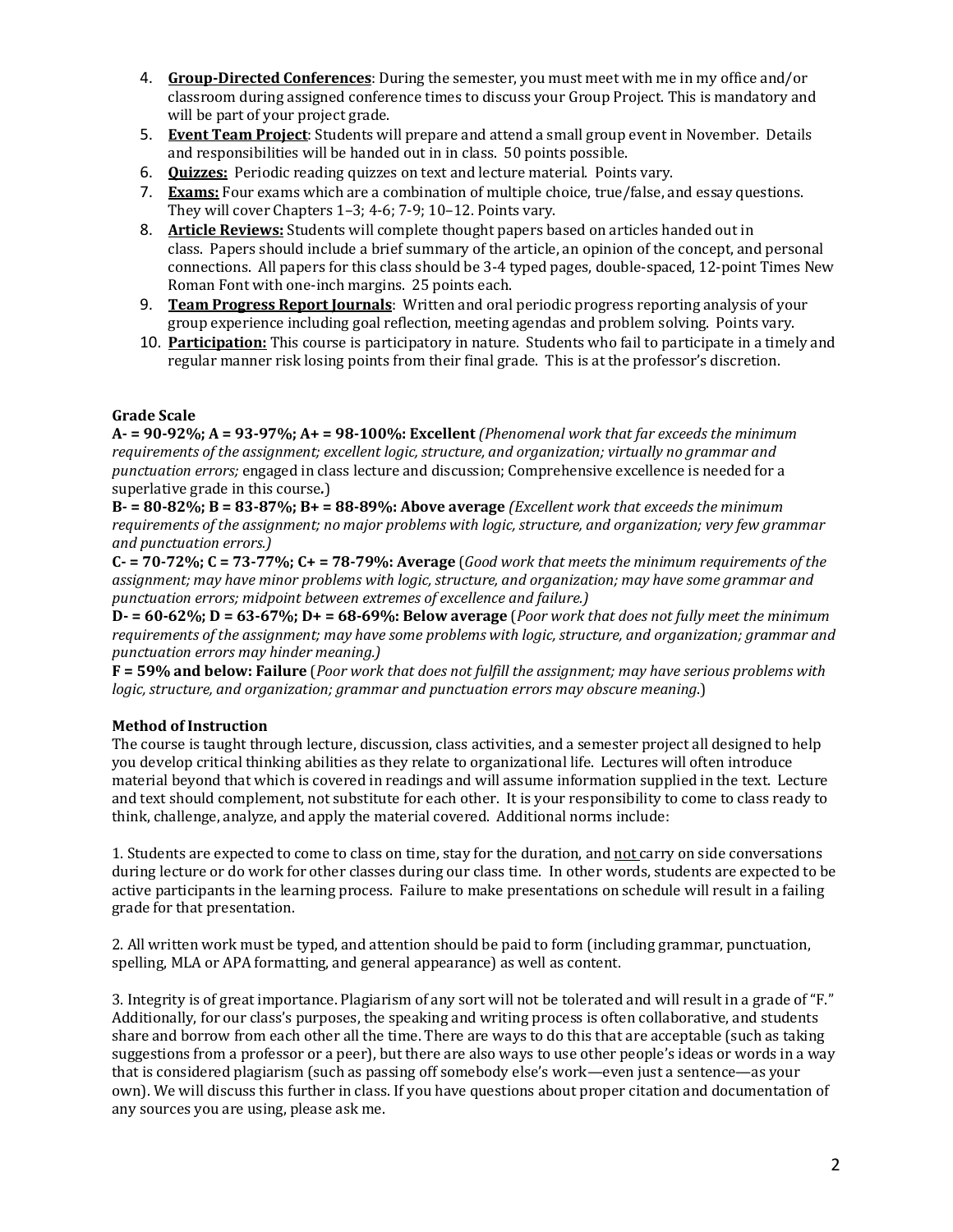4. Classroom disruption by cell phones or other electronic devices (i.e. text messaging) is prohibited. All laptops, cell phones and similar electronic devices must remain turned off and out of sight for the duration of class. A student may face a zero and/or failure in the class if an electronic device is used for cheating during a test.

5. Please DO NOT disrupt class while students are presenting. This includes walking in/out of the classroom.

6. Your PLNU email account and Canvas should be checked daily. This is the way that I will most frequently communicate with you outside of class, and it's also the way the university distributes important information.

7. This syllabus serves as the contract between the students and professors. Your continued enrollment in the course serves as agreement to abide by the policies and information set forth here and not to expect exceptions to be made for you.

**Course Schedule**

| Week Of:               | <b>Class Plan</b>                                                                        | Assignment(s) & Readings<br><b>Before Class</b>                                      |
|------------------------|------------------------------------------------------------------------------------------|--------------------------------------------------------------------------------------|
| Sept 4 & 6             | Introductions<br>Course information<br>Name Game<br>Intro to Group Communication Lecture | Read Syllabus and Text Overview<br>Read Chapter 1                                    |
| Sept 9                 | Chapter 1: Introducing Group and Team Principles<br>Group Activity: Math Books           | Read Chapter 2<br><b>Review Lecture Notes</b><br>Learn Communication Theory          |
| Sept 16                | Chapter 2: Small Group Communication Theory<br>Theory Presentations 9/18                 | <b>Complete Theory Presentation</b><br>Read Chapter 3<br><b>Review Lecture Notes</b> |
| Sept 23                | Chapter 3: Group Formation                                                               | Preparation for Exam 1                                                               |
| Sept 27                | Exam 1 (chapters 1-3)                                                                    | Read Chapter 4                                                                       |
| Sept 30<br>*online day | Promo Piece                                                                              | <b>Review Lecture Notes</b><br>Complete Promo Piece for Team<br>Project              |
| Oct $2/4$              | Chapter 4: Preparing to Collaborate<br>Promo Piece Due 10/7                              | Read Chapter 5<br>Review Lecture Notes                                               |
| Oct 7                  | Chapter 5: Relating to Others in Groups and Teams<br><b>Group Roles</b>                  | Read Chapter 6<br><b>Review Lecture Notes</b>                                        |
| <b>Oct 14</b>          | Chapter 6: Improving Group Climate<br><b>Final Project Groups Assigned</b>               | <b>Complete TIP Presentation</b><br><b>Complete Team Contracts</b>                   |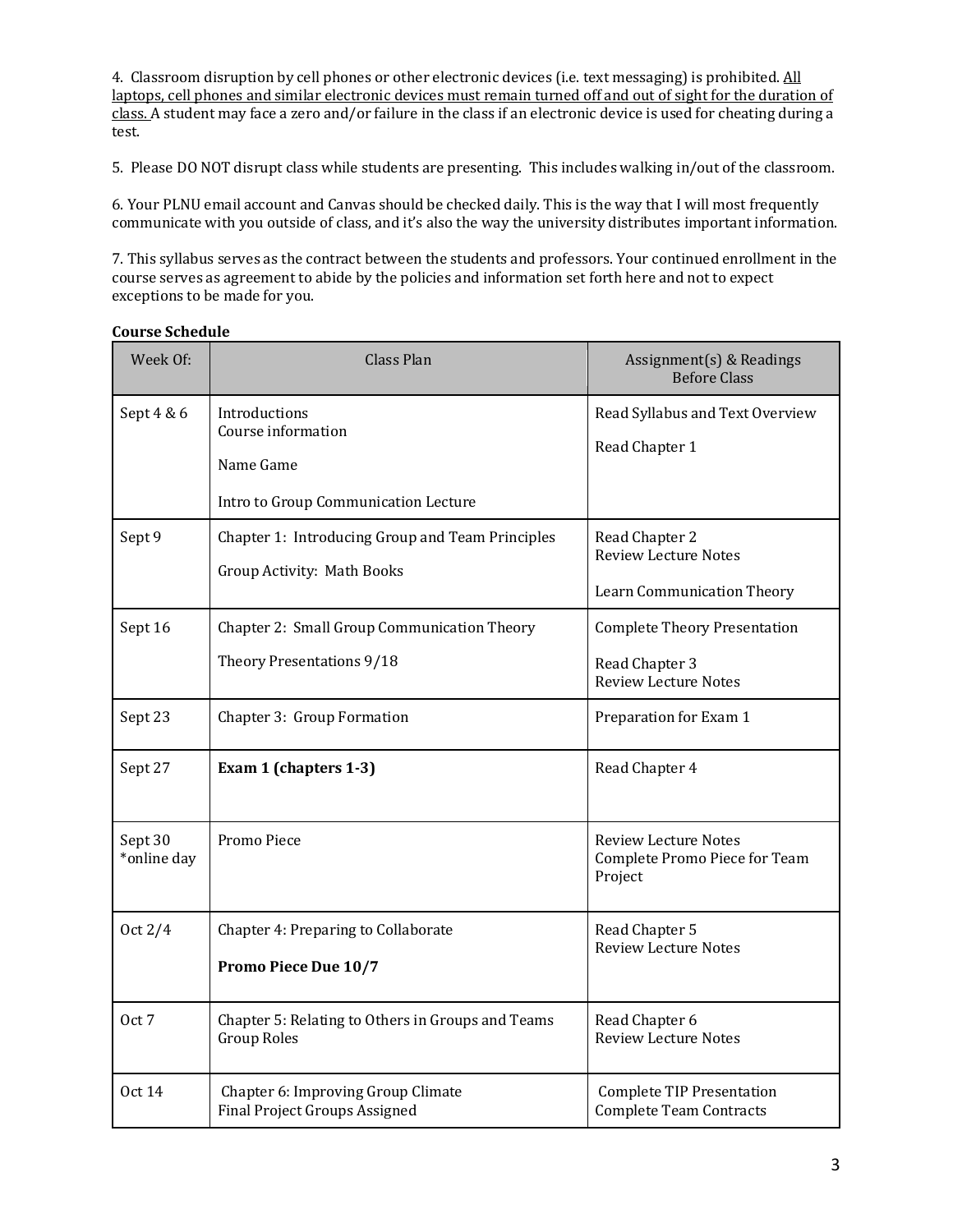| <b>Oct 21</b>     | Team Contracts/TIP/Review                                          | Preparation for Exam 1                                                      |
|-------------------|--------------------------------------------------------------------|-----------------------------------------------------------------------------|
| <b>Oct 23</b>     | Exam 2 (chapters 4-6)                                              |                                                                             |
| <b>Oct 25</b>     | Fall Break: No Class                                               | Revise TIP                                                                  |
| <b>Oct 28</b>     | Chapter 7: Enhancing Group and Team<br><b>Communication Skills</b> | <b>Team Project Planning</b>                                                |
|                   |                                                                    | Complete Journal 1                                                          |
|                   |                                                                    | Read Chapters 8 & 9                                                         |
| Nov 4 & 6         | Chapter 8: Managing Conflict                                       | Prepare for Exam 3                                                          |
|                   | Journal 2 Due 11/4                                                 | <b>Team Project Planning</b><br>Complete Journal #2                         |
| Nov 8             | Exam 3 (chapters 7-9)                                              | Read Chapter 9                                                              |
| Nov 11            | Group Work day                                                     |                                                                             |
| Nov 13-15         | Chapter 9: Leadership                                              | Prepare for Exam 3<br><b>Team Project Planning</b><br>Read Chapters 10 & 11 |
| Nov <sub>18</sub> | Chapters 10 & 11: Problem Solving                                  | Read Chapter 12                                                             |
|                   | Chapter 12: Creativity                                             | Finalize Team Project                                                       |
|                   | Journal 3 Due 11/22                                                | <b>Collect Items for Tower</b><br>Competition                               |
| TBD               | <b>Tower Competition</b>                                           | Complete Journal #3                                                         |
| Nov <sub>25</sub> | Friendsgiving                                                      | Finish Team Project<br>Prepare for Meeting with Professor                   |
| Nov 27-29         | No Class: Happy Thanksgiving                                       |                                                                             |
| Dec $2/4$         | <b>Group Led Conferences with Dr. Newman</b>                       | Read Appendix B: Presentations<br>Final Project Prep                        |
|                   | <b>Exam Review</b>                                                 | Prepare for Exam 4                                                          |
| Dec 6             | Exam 4 (chapters 10-12 & Appendix B)                               | Prepare for Meeting with Professor                                          |
|                   |                                                                    |                                                                             |
| Dec<br>9/11/13    | <b>Group Presentations</b>                                         | Practice Team Project<br>Project Feedback<br><b>Project Reflection</b>      |